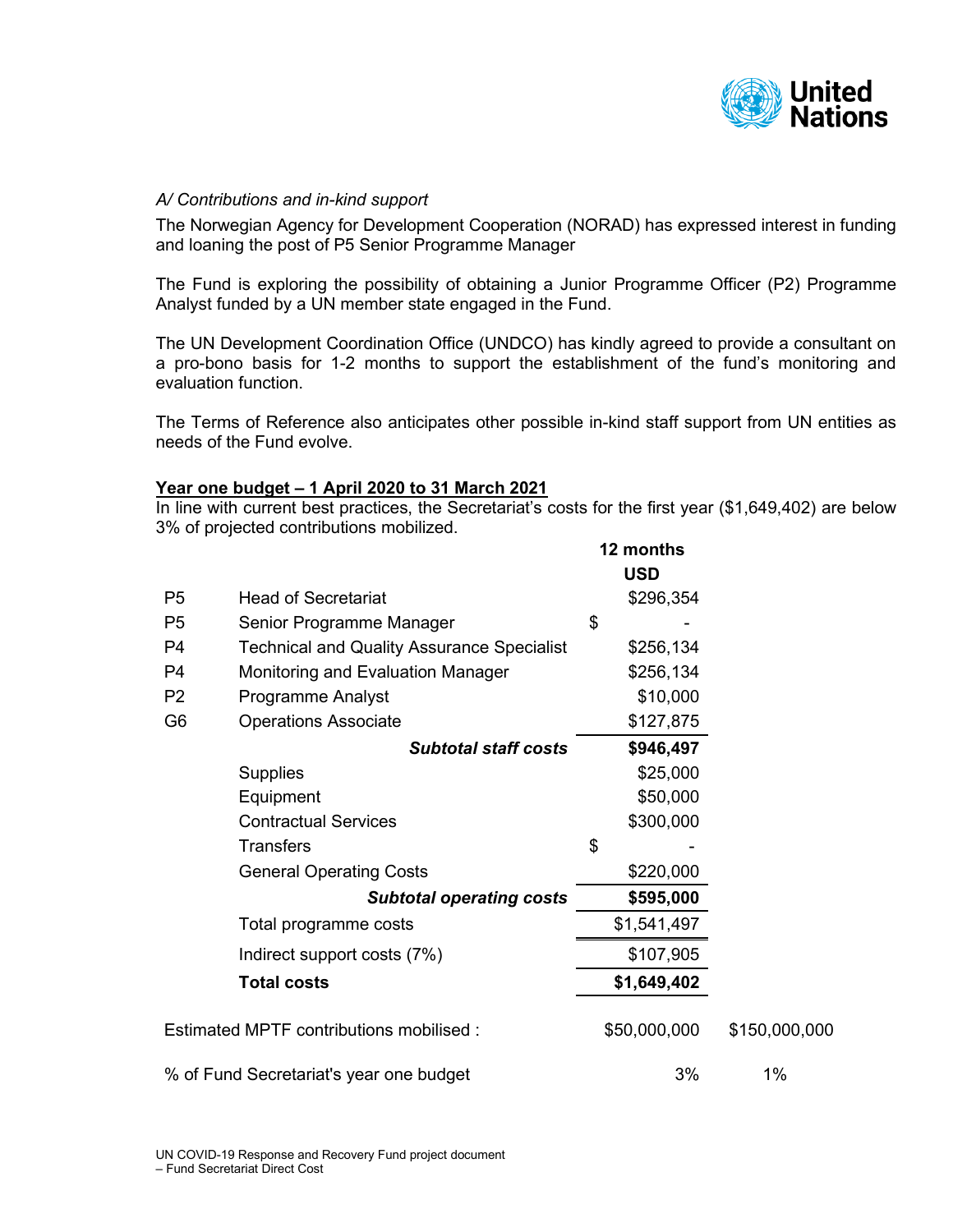

# **I. Background**

# *A/ Context for the COVID-19 Response and Recovery Fund*

**The United Nations (UN) COVID-19 Response and Recovery Multi-Partner Trust Fund**  (COVID-19 MPTF or the Fund) is a UN inter-agency finance mechanism **launched by the UN Secretary-General to support low- and middle- income programme countries in overcoming the health and development crisis caused by the COVID-19 pandemic**. The Fund's assistance targets those most vulnerable to economic hardship and social disruption. These Terms of Reference (TOR) describe the key features of the Fund.

The United Nations Secretary-General launched a Call for Solidarity as the COVID-19 pandemic is spreading human suffering, infecting the global economy and upending people's lives. The Fund supports finance towards the three objectives of the UN Secretary-General's Call for Solidarity, a plea for global action to stop the COVID-19 pandemic and the suffering it has caused. The Call's objectives include:

- i. Tackle the health emergency;
- ii. Focus on the social impact, and the economic response and recovery; and
- iii. Help countries recover better.

The COVID-19 MPTF is established for a period of two years (until April 2022) to finance efforts to meet these three objectives through actions described in Section 2 of the Fund terms of reference (TOR).

The Fund complements the World Health Organization (WHO)'s Strategic Preparedness and Response Plan and the UN Office for the Coordination of Humanitarian Affairs (OCHA)'s Consolidated Global Humanitarian Appeal for COVID-19.

**The Fund's coverage extends to all low- and middle- income programme countries and, in particular, those populations not included in the Global Humanitarian Appeal**, helping to safeguard their progress towards the Sustainable Development Goals. It serves as an instrument UN Country Teams can leverage to support national governments and communities in meeting priorities and defining programming responses that assure their recovery and reach the poor and the vulnerable.

**The Fund's financial requirements are projected at US\$2 billion with US\$1 billion in the first nine months of operation**, noting that these requirements will be reviewed with the evolution of needs as a result of the pandemic.

The Fund aligns with the UN development system repositioning, offering a **cohesive UN response** to national governments through a common funding mechanism led by UN Resident Coordinators at the country level. It leverages the critical expertise and delivery capacities of UN entities, harnesses the resources of the public and private sectors, and offers whole-ofgovernment and whole-of-society approaches to help close gaps in National Plans for Combating COVID-19 and the global and regional responses.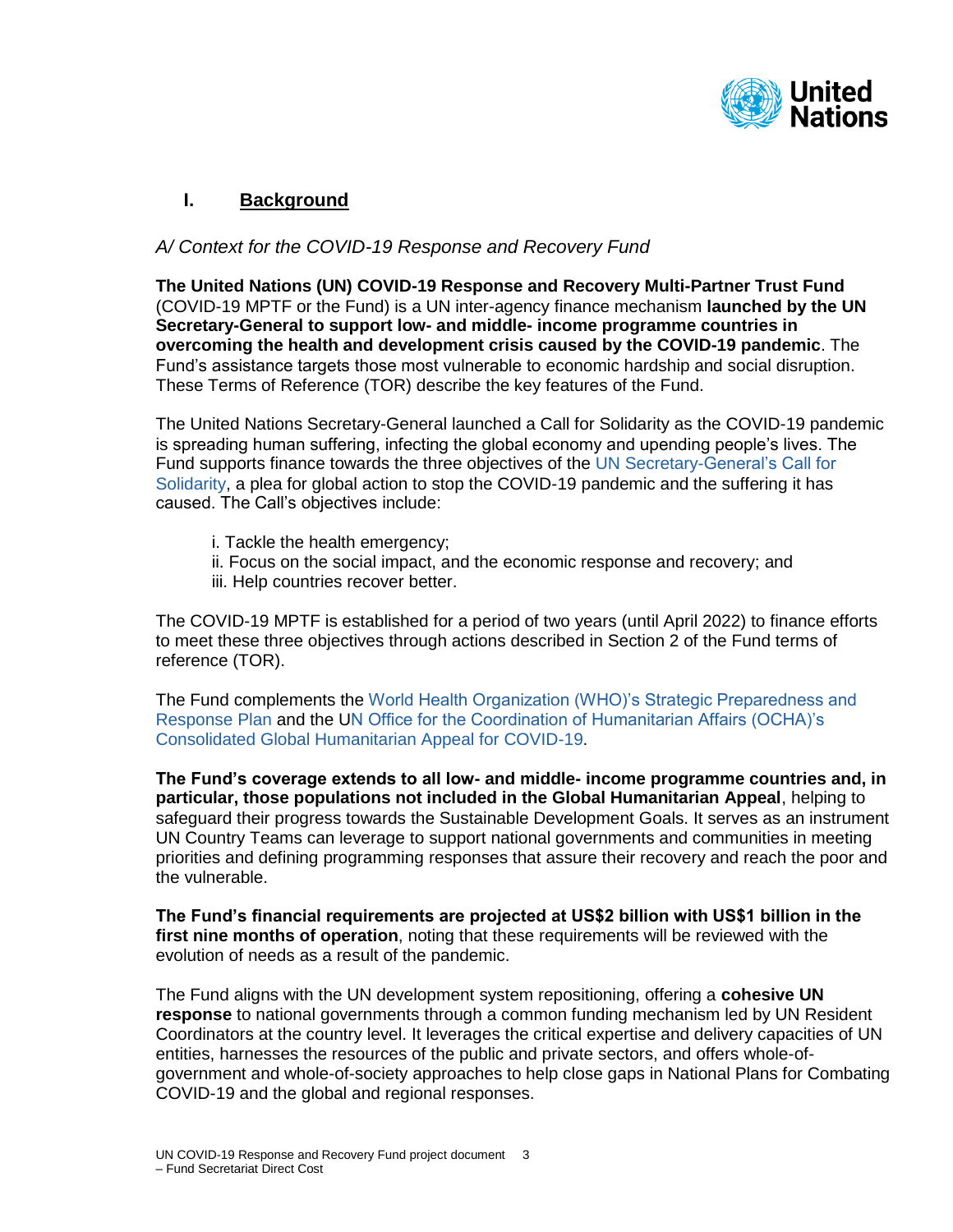

# *B/ Purpose and Functions of the COVID-19 Response and Recovery Fund*

The UN COVID-19 MPTF ensures:

- i. A coherent UN System response that **links the global vision to country action** and channels resources through a common funding mechanism built on specific UN Agency mandates, operational strengths, programmatic offers and existing procedures;
- ii. **Innovation and rapid data-driven solutions** with a whole-of-government approach;
- iii. **Rapid resource allocation** enabling effective and prompt response;
- iv. **Greater flexibility**  allowing actions that address needs of countries and governments across the humanitarian, recovery and development nexus
- v. A **tested and successful model** that offers a transparent, accountable and cost-effective financial instrument with all fund information accessible on-line and in real-time;
- vi. A **results-based management system** through which the Fund's contribution to the COVID-19 response can be monitored;
- vii. **Mobilization of funding** from Member States, inter-governmental and non-governmental organizations, private companies, foundations and individuals;
- viii. A **transparent and accountable pooling of resources that strengthens risk management** for all stakeholders; and
- ix. Support for efforts in establishing a **global platform** that facilitates the work of the other partners and stakeholders in the fulfilment of the strategic objectives.

The UN COVID-19 Fund gives the Designate of the Secretary-General for the COVID-19 MPTF – under the direct oversight of the Deputy Secretary-General/UNSDG Chair and in consultation with the Fund's Advisory Committee (as further described below) - the ability to allocate funds to priority needs, encourage early donor contributions, and allow for rapid response to unforeseen demands.

Operational procedures of the UN COVID-19 MPTF are streamlined to facilitate rapid fund allocation processes. The Fund is designed to offer fast and flexible finance to meet the shifting demands of this rapidly developing and multidimensional global crisis.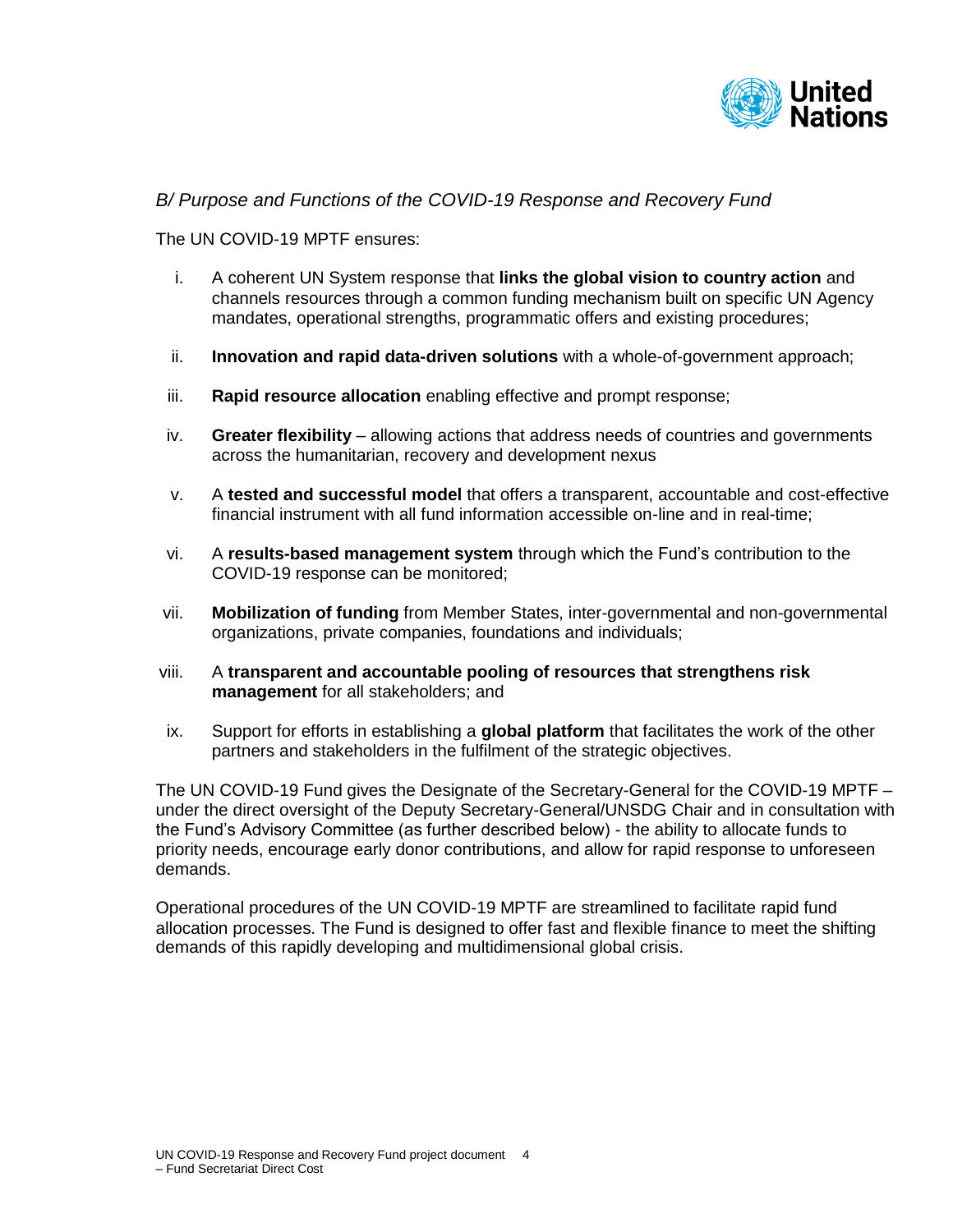

# **II. Rationale for Joint SDG Fund secretariat support**

The leadership and management of the UN COVID-19 Response and Recovery Fund is carried out at three levels<sup>1</sup>:

#### **Leadership**

The Fund will operate under the overall leadership of the UN Secretary-General through his Designate of for the COVID-19 MPTF, the Under-Secretary General for UN Reform. The Secretary-General's designate will serve as the Chair of the Advisory Committee. Working under the direct guidance of the Deputy Secretary-General/UNSDG Chair, the Designate of the Secretary-General for the COVID-19 MPTF will have the following responsibilities:

- I. Oversight and strategic direction of the Fund and mobilization of its resources in accordance with the TOR;
- II. Approval of programme/project proposals, after technical review undertaken by the Fund Secretariat, and funding decisions;
- III. Reporting (twice a year) to the UNSDG on the activities of the Fund;
- IV. Receipt and review of the periodic and annual progress narrative and financial reports prepared by the Fund Secretariat and the Administrative Agent.

#### **Advisory Committee**

The Advisory Committee will support the Designate of the Secretary-General for the COVID-19 MPTF in the timely allocation and disbursement of donor resources. The Advisory Committee will provide advice to the Designate of the Secretary-General for the COVID-19 MPTF in the management of the UN COVID-19 Fund. The Advisory Committee will also serve as a forum for discussing strategic issues and sharing information on funding coverage.

The Advisory Committee will include UN Agencies, Funds and Programmes selected based on the substantive focus of the Fund, up to five representatives of contributing partners (selected by the Designate of the Secretary-General for the COVID-19 MPTF), representatives of selected affected countries, and the four ex-officio members WHO, OCHA, UN Development Coordination Office (DCO) and the MPTF Office. The Chair may invite other participants to Advisory Committee meetings.

#### **Fund Secretariat**

 $\overline{a}$ 

The Chair of the Advisory Committee will be supported by a Fund Secretariat to ensure the day to day management of the Fund. The Fund Secretariat will provide technical and management support to the Designate of the Secretary-General for the COVID-19 MPTF; prepare the draft Fund strategy for approval by the Chair; assure the rapid delivery of funds and investment plans; manage calls for proposals; provide technical assessment of requests in line with the strategic

<sup>&</sup>lt;sup>1</sup> As per UN COVID-19 R&R Fund's TOR.

UN COVID-19 Response and Recovery Fund project document 5 – Fund Secretariat Direct Cost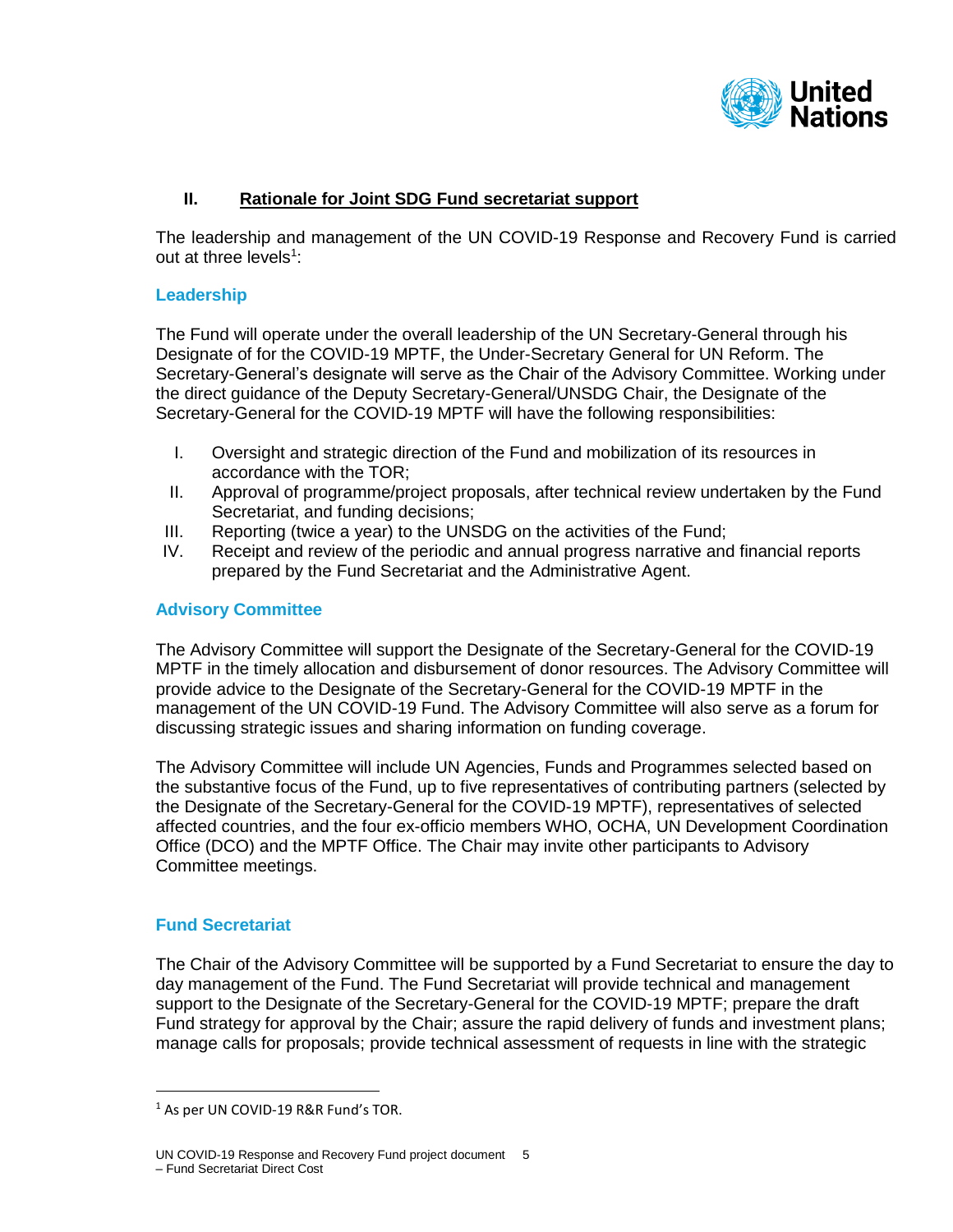

priorities of the Fund and the evolving pandemic; monitor and report on the Fund's programmatic performance; and communicate requirements and results.

The Fund Secretariat will be led by the UN Under Secretary General for UN Reform with management and administrative support by the MPTF Office. The initial Fund Secretariat will be composed of a Head of Secretariat, a Senior Programme Manager, a Technical and Quality Assurance Specialist, a Monitoring and Evaluation Specialist, a Programme Analyst and an Operations Assistant. Inter-agency staff loans from UN entities will be encouraged. The costs of the Fund secretariat will be covered by the UN COVID-19 MPTF as direct costs.

# **III. Expected Results**

The overall expected result of the Project is to efficiently and effectively perform the functions of the Fund Secretariat (as stipulated in the Terms of Reference of the UN COVID-19 Response and Recovery Fund) in order to enable and contribute to the achievement of the Fund's Results Framework and facilitate the implementation of its Theory of Change.

The overall project result is divided into specific outputs, which refer to Secretariat's functions as outlined in the Terms of Reference. These will be implemented by promoting a strong culture of accountability and transparency and results-based management, reporting and evaluation, as well as solid knowledge management and communication strategies. The outputs are linked as well to the logical framework of the Fund which is defined in the Fund TOR.

Secretariat Output 1: Quality logistical and operational support provided to the Secretary General's Designate and the Advisory Committee

*Related functions:* 

- Act as liaison between the Secretary General's Designate, the Fund Advisory Committee, UN RCs/UNCTs and the Administrative Agent.
- Provide logistical and operational support to the Secretary General's Designate and Committee.
- Liaise with the Administrative Agent on fund administration issues.

*Operational Effectiveness Indicators:*

Catalyzing UN Coherence.

*Management Features in the Funding Compact:*

- Well-functioning governance bodies supported by effective secretariats.
- Operational effectiveness/reporting/visibility/transparency standards.

Secretariat Output 2: Facilitating the achievement of the Results Framework of the Fund, resultsbased monitoring and reporting, learning and knowledge management, and evaluation of the Fund results

*Related functions:* 

- Prepare consolidated narrative reports on Fund progress, in accordance with the agreed results framework and indicators.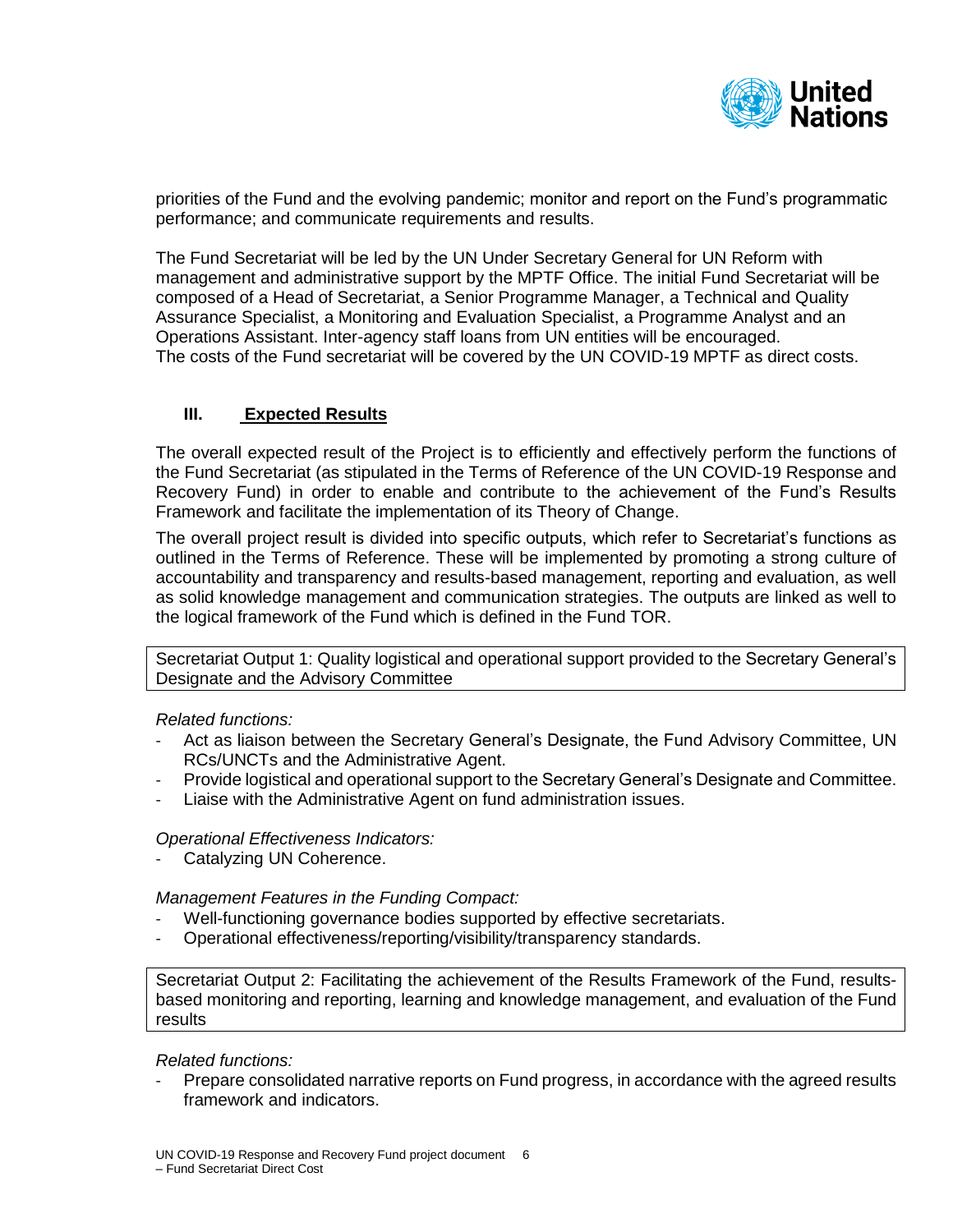

- Consolidate narrative reports with the financial report provided by the Administrative Agent.
- Facilitate learning and knowledge management including but not limited to analytical reports, reviews, studies, seminars.
- Compile country and Fund level baseline data for inclusion in the results framework and facilitate annual progress reviews against the indicators.
- Organize annual review meetings and preparation of information, data and reports to enable the assessment of overall progress made against the agreed Fund indicators, funding situation, and in-depth assessment of selected country cases.
- Ensure the monitoring of operational risks and Fund performance.
- Facilitate independent evaluations on the overall performance of the Fund as directed by the Secretary General's Designate and Advisory Committee.

### *Operational Effectiveness Indicators:*

Compliance with UN Standards.

### *Management Features in the Funding Compact:*

- Solid Results-Based Management systems.
- Quality assurance on issues of United Nations norms and values.
- Risk management systems and strategies.
- Planning and funding for joint and system wide evaluations that meet UNEG norms and standards.

Secretariat Output 3: The programme cycle effectively managed through calls for concept notes, projects and joint programmes

#### *Related functions:*

- Organize calls for the submission of potential funding concept notes.
- Review submitted concept notes with RUNOs and external experts and approve allocation of seed funding for the development of full project proposals, within budget approval by the Operational Steering Committee.
- Support the development of quality joint programme proposals with PUNOs, including facilitating linkages between UNCT's and substantive policy experts at regional and global level.
- Facilitate the submission of countries' full joint programme proposals to the Operational Steering Committee.
- Support the implementation of approved joint programmes with support from PUNOs and other participating partner entities.
- Monitor project closure.
- Contribute to develop partnerships within the UNDS and beyond that can be leveraged to support the implementation of joint programmes funded by the Joint SDG Fund.

The Fund proposal approval cycle is documented in the Fund TOR.

#### *Operational Effectiveness Indicators:*

- Operational Effectiveness.
- Compliance with UN Standards.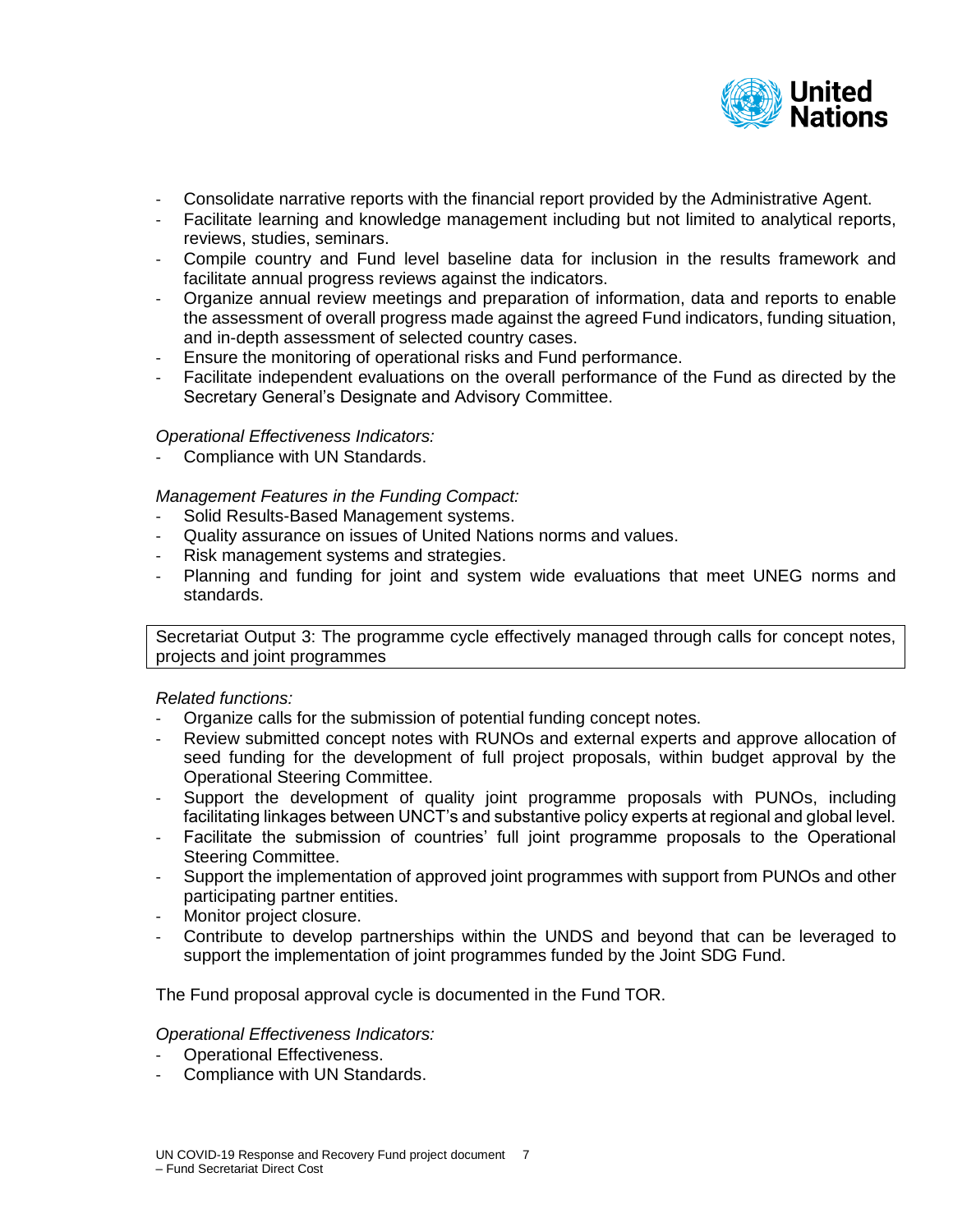

*Management Features in the Funding Compact:*

- Quality assurance on issues of United Nations norms and values.
- Operational effectiveness/reporting/visibility/transparency standards.

Secretariat Output 4: Support to outreach, communications and resource mobilization contributing to the improvement of overall results of the Fund

*Related function:* 

- Support outreach, communication and resource mobilization activities.
- Review donors' strategic priorities with mandate of the Fund, and identify donors' expectations in terms of visibility and reporting.
- Establish strategic partnerships with IFIs, private sector entities, foundations and civil society organizations.
- Ensure coordination with other Pooled Funds to avoid duplication and ensure coherency.
- Build a solid multi-layer advocacy model that will involve a wide range of actors.

# **IV. Governance and management**

The Fund Secretariat function is managed by and will report to the Under Secretary General for UN Reform and administered by MPTFO, UNDP. The Head of the Fund Secretariat will administratively report to the Executive Director, MPTFO.

The Fund Secretariat supports the Secretary General's Designate and the Advisory Committee and facilitates the overall operation of the Fund. The Secretariat will respond to requests and guidance from the Advisory Committee, including to ensure linkages to the other core agencies' knowledge, experience, and respective mandates. The MPTFO, as the administrative host of the Secretariat provides services charged as a direct cost, which are elaborated in this document.

The Fund Secretariat provides both technical and operational expertise. A primary role is to manage the approval of initiative/project/programme proposals in accordance with the Fund Terms of Reference, as determined by the Secretary General's Designate. The Secretariat ensures that successful proposals have been developed in accordance with agreed-upon programme submission guidelines and criteria specified in the Standard Operations Manual.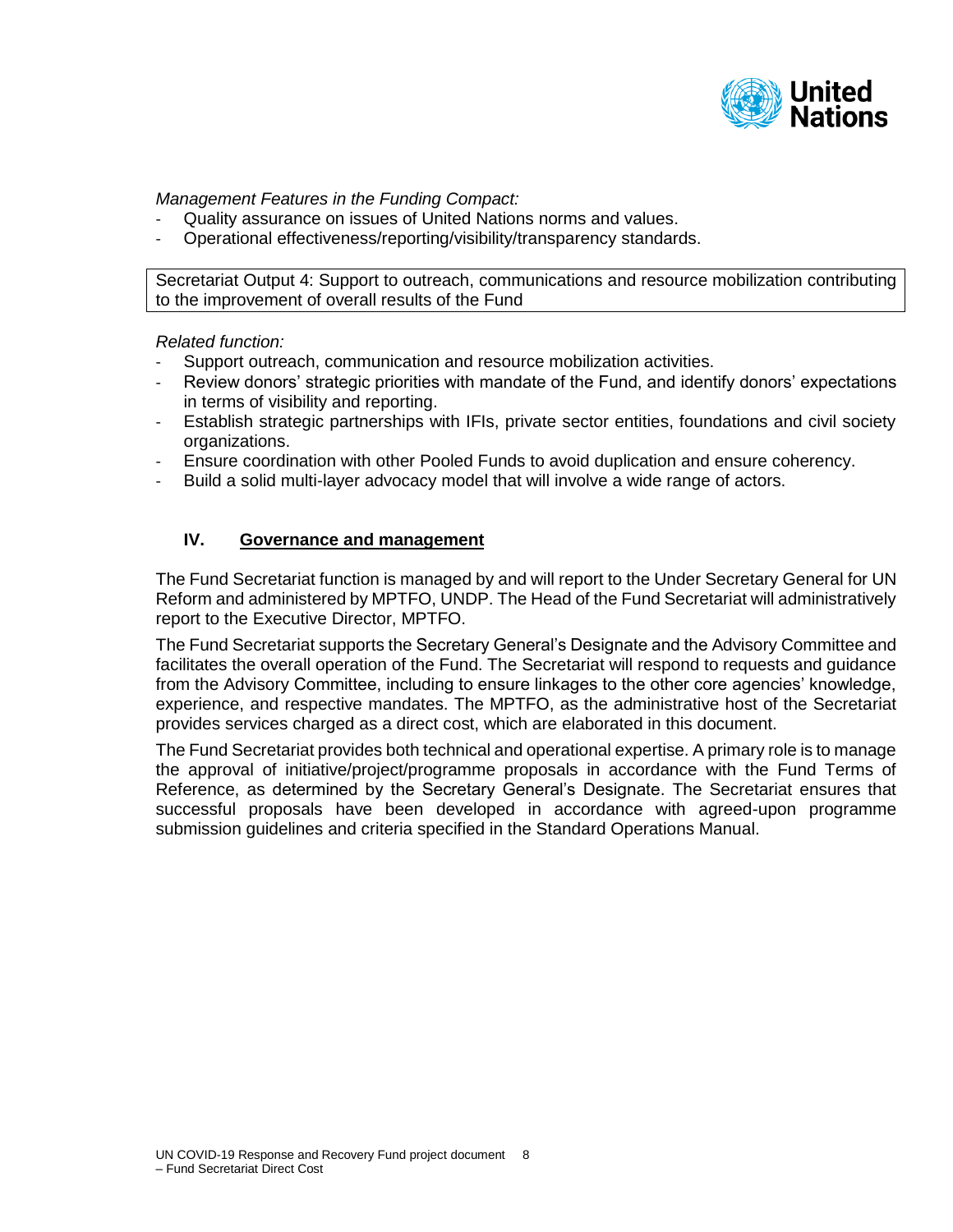



The Fund Secretariat will have six staff under the follow organigram:

The Head of the Fund Secretariat will report directly to USG for UN Reform for substantive issues, with administrative reporting to the Executive Director, MPTFO. All other posts will report directly to the Head of the Fund Secretariat.

- The **Head of the Fund Secretariat** (P5) is in charge of advising and supporting the Secretary General's Designate and the Fund's Advisory Committee, managing the Fund's Secretariat as well as identifying and developing strategic partnerships.
- The **Senior Programme Manager** (P5 funded by NORAD) is the technical expert on the nexus of health emergency response and/or socio-economic programming.
- The **Technical and Quality Assurance Specialist** (P4) will lead the design, implementation and monitoring of the Theory of Change, indicators, risk management framework and the programming process to be used for the Fund.
- The **Monitoring and Evaluation Specialist** (P4) will lead on designing and implementing the Fund's M&E system, ensuring project proposals are designed with the Fund Results Based Management system and developing reports and evaluations of the Fund's contribution to the global COVID-19 response.
- The **Programme Analyst** (P2 Junior Programme Officer) will support in operationalizing the funds programming process, including design, implementation and tracking of country led programmes.
- The **Operations Assistant** (G6) will administratively support the Fund Secretariat.
- Additionally, the Fund Secretariat will be supported by expertise in other areas on a consultancy basis as required.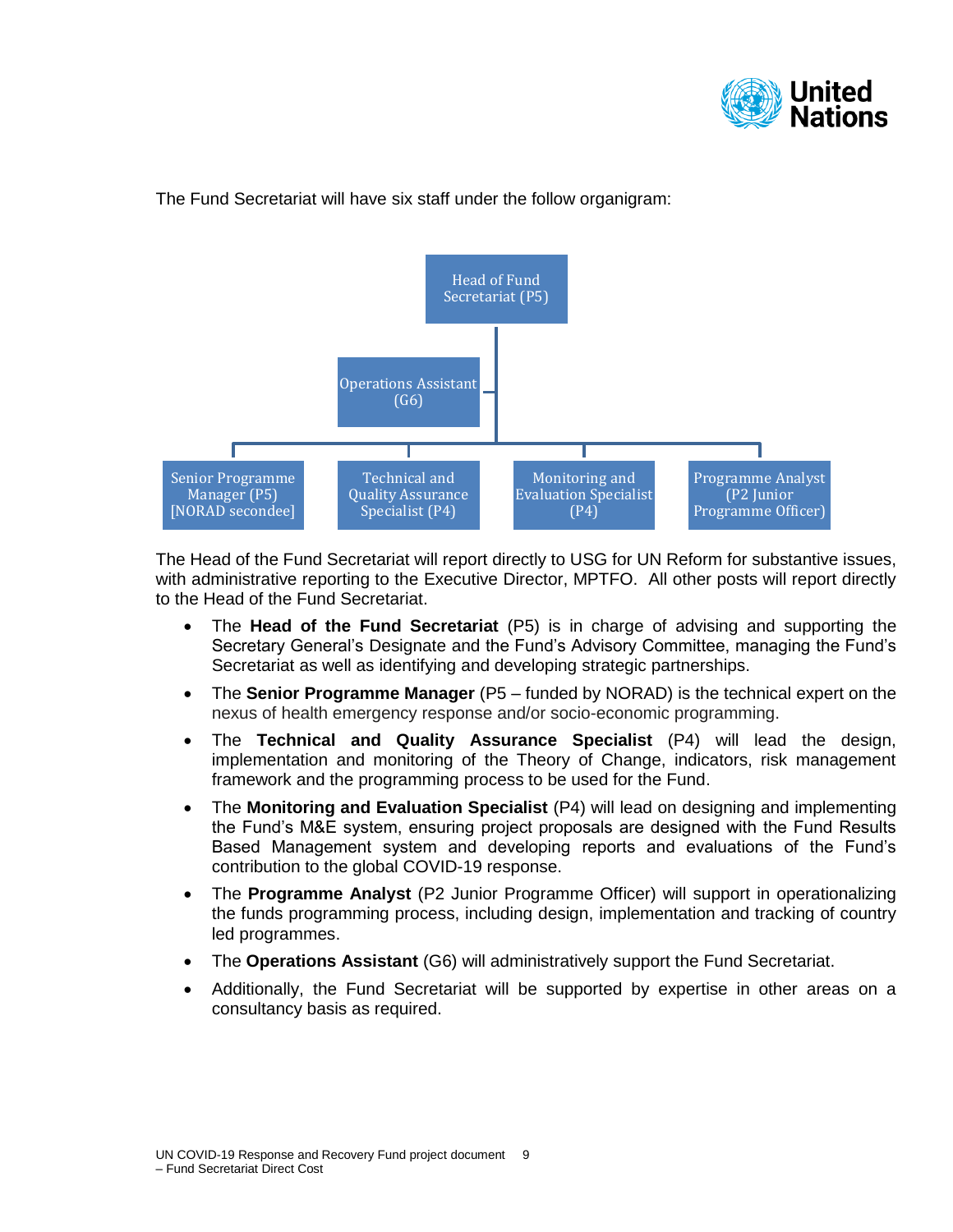

### *A/ Contributions and in-kind support*

The Norwegian Agency for Development Cooperation (NORAD) has expressed interest in funding and loaning the post of P5 Senior Programme Manager

The Fund is exploring the possibility of obtaining a Junior Programme Officer (P2) Programme Analyst funded by a UN member state engaged in the Fund.

The UN Development Coordination Office (UNDCO) has kindly agreed to provide a consultant on a pro-bono basis for 1-2 months to support the establishment of the fund's monitoring and evaluation function.

The Terms of Reference also anticipates other possible in-kind staff support from UN entities as needs of the Fund evolve.

#### **Year one budget – 1 April 2020 to 31 March 2021**

In line with current best practices, the Secretariat's costs for the first year (\$1,649,402) are below 3% of projected contributions mobilized.

**12 months**

|                                         |                                                   | <b>USD</b>            |            |               |
|-----------------------------------------|---------------------------------------------------|-----------------------|------------|---------------|
| P <sub>5</sub>                          | <b>Head of Secretariat</b>                        | \$                    | 296,354    |               |
| P <sub>5</sub>                          | Senior Programme Manager                          | \$                    |            |               |
| P4                                      | <b>Technical and Quality Assurance Specialist</b> | \$                    | 256,134    |               |
| P4                                      | Monitoring and Evaluation Manager                 | \$                    | 256,134    |               |
| P <sub>2</sub>                          | Programme Analyst                                 | \$                    | 10,000     |               |
| G6                                      | <b>Operations Associate</b>                       | \$                    | 127,876    |               |
|                                         | <b>Subtotal staff costs</b>                       | \$                    | 946,497    |               |
|                                         | <b>Supplies</b>                                   | \$                    | 25,000     |               |
|                                         | Equipment                                         | \$                    | 50,000     |               |
|                                         | <b>Contractual Services</b>                       | \$                    | 140,000    |               |
|                                         | <b>Transfers</b>                                  | \$                    |            |               |
|                                         | <b>General Operating Costs</b>                    | \$                    | 220,000    |               |
|                                         | <b>Subtotal operating costs</b>                   | \$                    | 595,000    |               |
|                                         | Total programme costs                             | \$                    | 1,391,497  |               |
|                                         | Indirect support costs (7%)                       | $\boldsymbol{\theta}$ | 107,905    |               |
|                                         | <b>Total costs</b>                                | \$                    | 1,649,402  |               |
|                                         |                                                   |                       |            |               |
| Estimated MPTF contributions mobilised: |                                                   | \$                    | 50,000,000 | \$150,000,000 |
|                                         | % of Fund Secretariat's year one budget           |                       | 3%         | 1%            |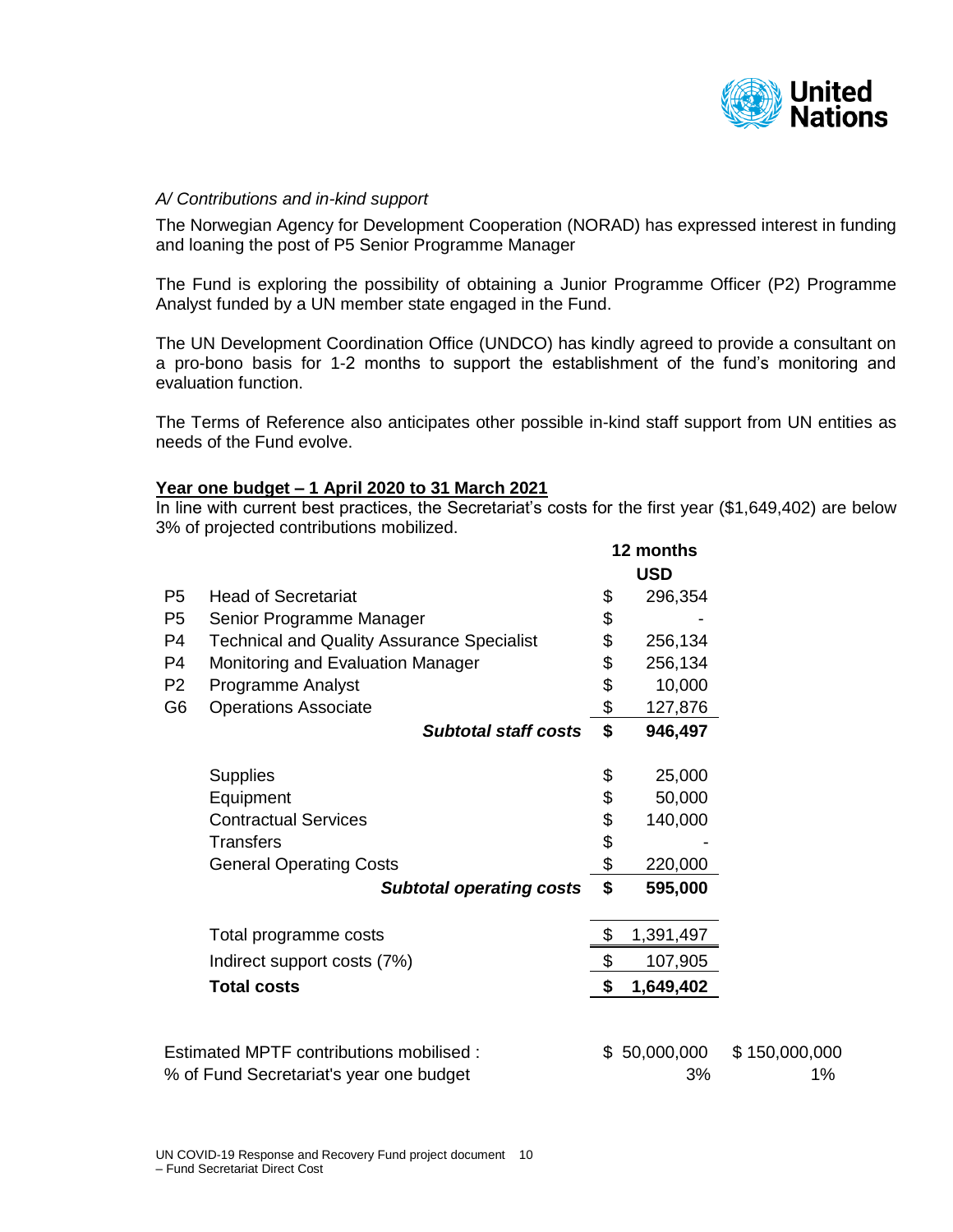

# **Notes on the budget of the UN COVID-19 Response and Recovery Fund Secretariat**

## Staff and personnel costs<sup>2</sup>

- P5 Head of Fund Secretariat (temporary assignment from 1 April 2020)
- P5 Senior Programme Manager funded by the Norwegian Agency for Development Cooperation (NORAD). NORAD will be charged an 8% cost recovery rate on the salary costs by UNDP for hosting this team member
- P4 Technical and Quality Assurance Specialist (RLA with UNFPA from 1 April 2020)
- P4 Monitoring and Evaluation Manager: to be recruited (from June 2020);
- P2 Programme Analyst: Junior Programme Manager to be funded by a UN member state. To be recruited (from June 2020); There is a \$10,000 charge for security related issues to be paid to UNDP for each JPO.
- G6 Operations Assistant: to be recruited (from June 2020).
- The budget for staff for is reflected using the current UNDP proforma costs for staff for 2020 (9 months), with an estimated 3 % increase per year for 2021 (3 months).
- All staff positions must be fully funded for the duration of the contract prior to initiating HR arrangements. In year one in setting up a Fund secretariat, all contracts will be for 12 months, even where these contracts may end after the end date of this project. The start date and therefore the end date is determined by the on-boarding or release date. Should the project be extended into year two, any staff contract extensions will be aligned to the year two project end date, even where this extension may be less than 12 months.
- It is expected that flexible arrangements allowable within the United Nations Staff Regulations and Rules will be used to the extent possible for the first year of the Fund Secretariat to enable a rapid start-up of the Fund. This includes the use of temporary assignments (up to 1 year), Reimbursable Loan Arrangements with other UN entities, Non Reimbursable Loan arrangements with NORAD and other member states. Where these arrangements are not feasible, standard post and recruitment approval procedures will be used. UNDP has in place a number of temporary processes to facilitate quicker staffing arrangements during the COVID-19 response.

 $\overline{a}$